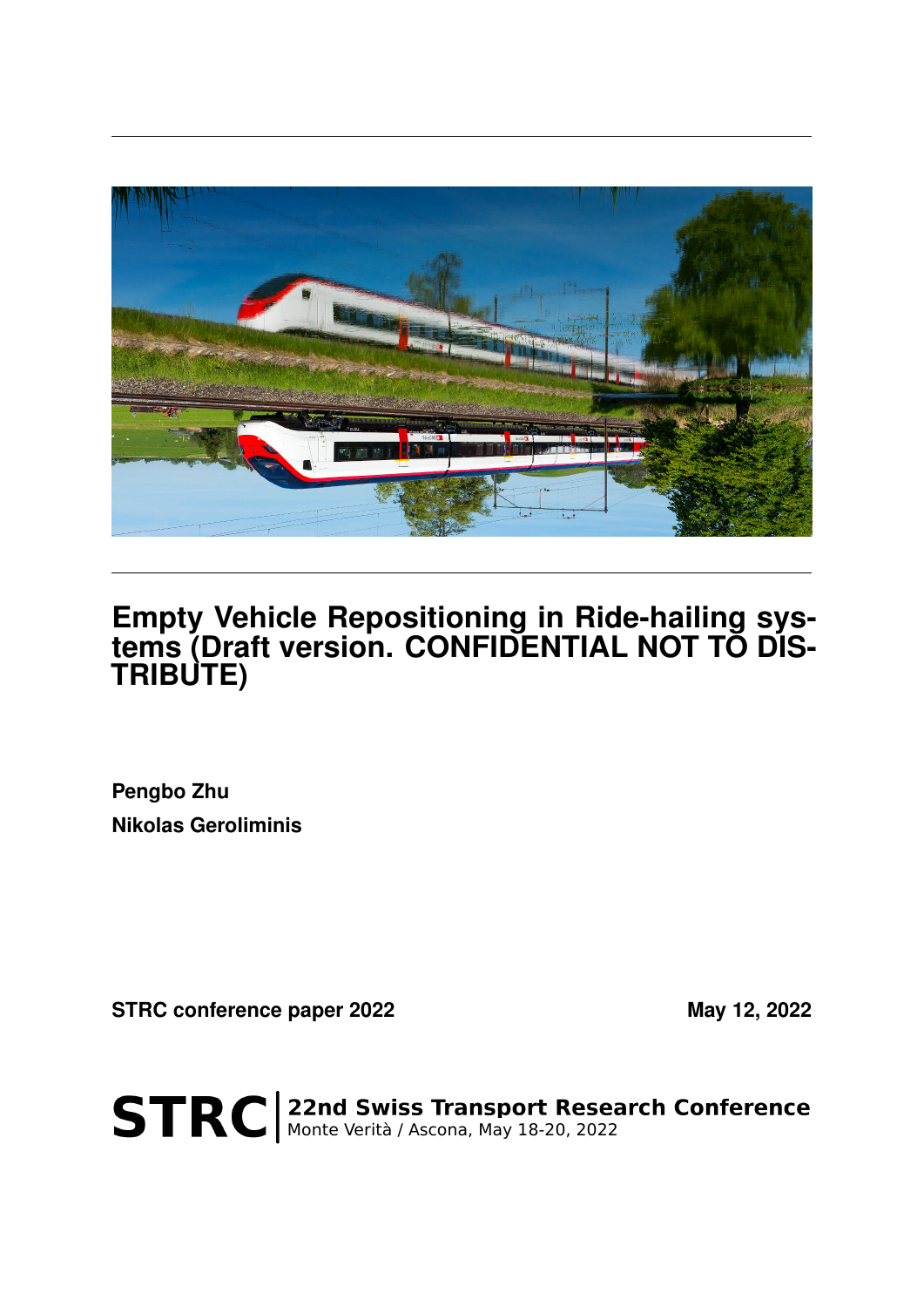#### **Empty Vehicle Repositioning in Ride-hailing systems (Draft version. CONFIDENTIAL NOT TO DISTRIBUTE)**

Pengbo Zhu Urban Transport Systems Laboratory (LUTS) EPFL Station 18 CH-1015 Lausanne pengbo.zhu@epfl.ch

Nikolas Geroliminis Urban Transport Systems Laboratory (LUTS) EPFL Station 18 CH-1015 Lausanne nikolas.geroliminis@epfl.ch

May 12, 2022

### **Abstract**

Ride-hailing is an emerging service within urban scenarios which shows its potential to reduce congestion at the same time optimize service quality for customers. A critical operational challenge is the problem of imbalance between supply and demand. In this paper, This empty vehicle fleet management problem is solved as a coverage control problem, which can be carried out by each vehicle to generate its own node-level moving actions. It differentials our methods with previous approaches which give zone-level guidance. In addition, we investigate a hierarchical structure for vehicle repositioning and introduce a Earth Mover Distance based upper controller in order to operate the fleet more efficiently leveraging aggregated subregion information. Verified by real taxi data and city map of Shenzhen, China, our proposed methods can serve more passengers with less waiting time compared to baselines.

#### **Keywords**

Vehicle Rebalancing/Reposition, Ride-hailing systems, Coverage control.

#### **Suggested Citation**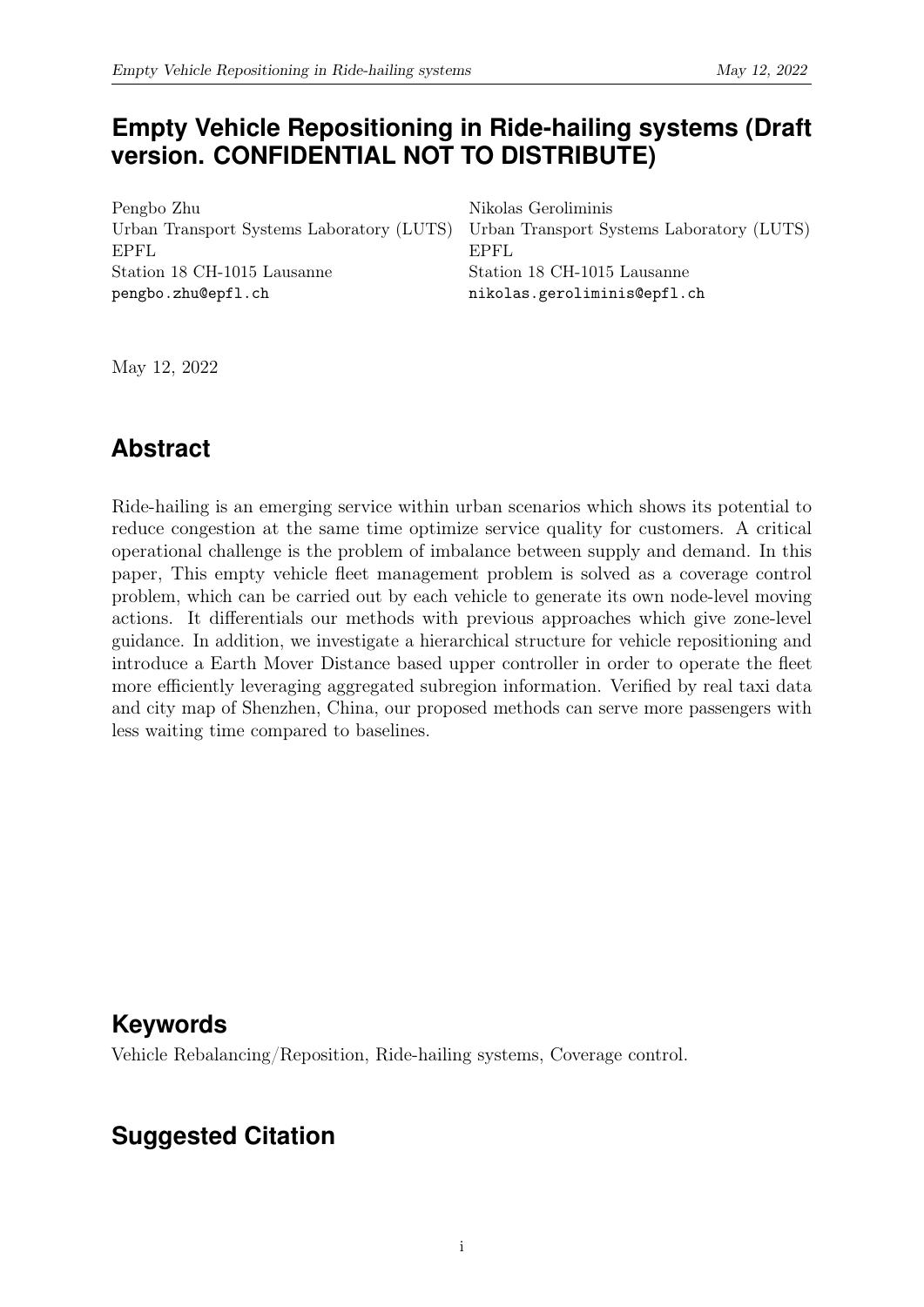### **Contents**

### <span id="page-2-0"></span>**List of Tables**

# <span id="page-2-1"></span>**List of Figures**